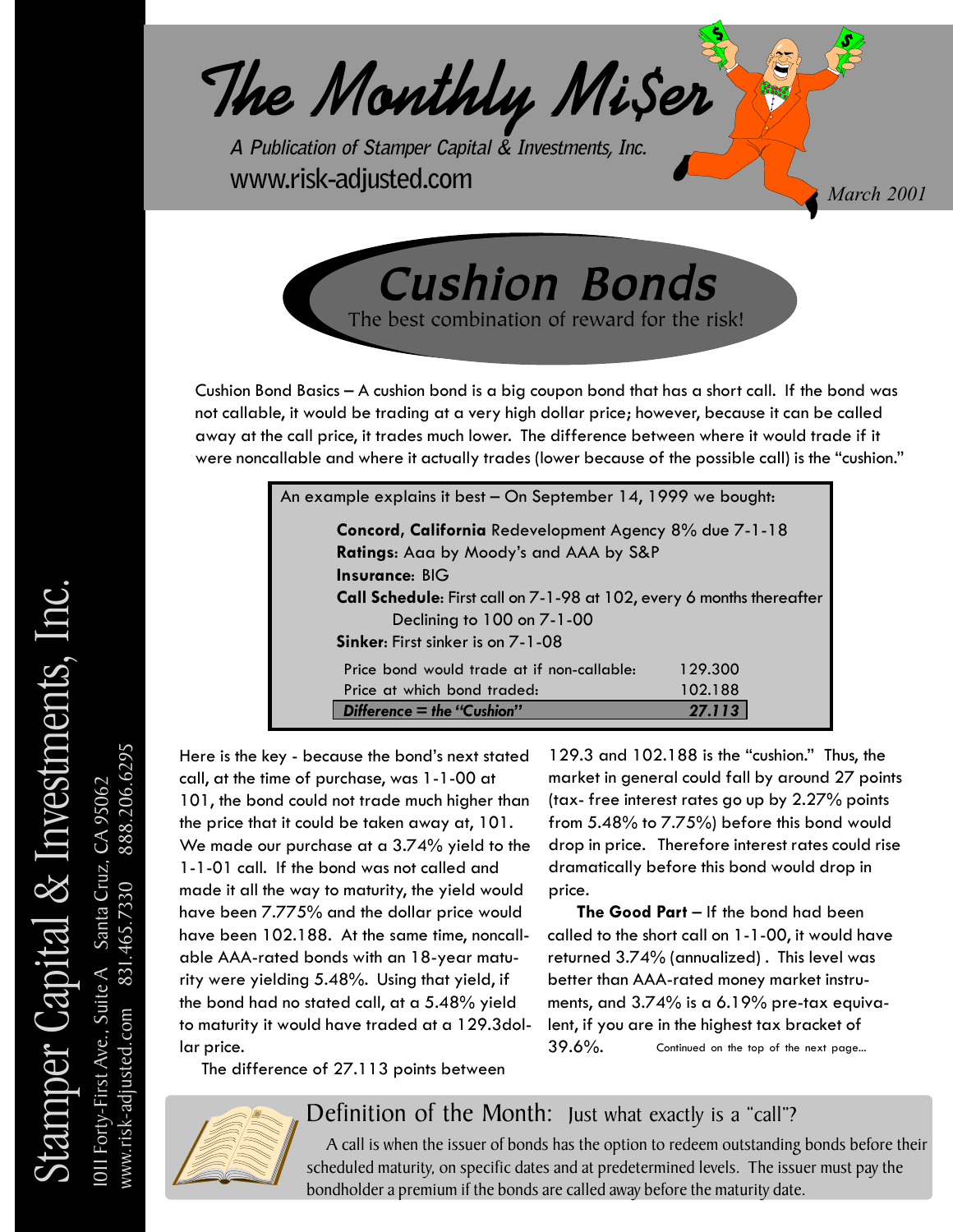**The Best Part** – The bond was not called and is still outstanding. Thus, we earned dramatically more than the market expected for this bond. We bought it as if it were going to be called. It was not called and we are earning that huge 8% tax-free coupon for much longer than the market expected.

| Yield to         |                           | Date Tax-Free | Federal<br>$Pre-Tax$<br>Equivalent | Treasury | Spread    | <b>Duration</b> |
|------------------|---------------------------|---------------|------------------------------------|----------|-----------|-----------------|
| <b>Next Call</b> | $1 - 1 - 00$              | $3.74\%$      | 6.19%                              | 4.96%    | 123 b.p.  | 0.3 years       |
| <b>SO FAR</b>    | $7 - 1 - 01$              | 6.67%         | 11.05%                             | 5.69%    | 536 b.p.  | 1.6 years       |
| <b>Maturity</b>  | 7-1-18 7.78%              |               | 12.87%                             | 6.53%    | 634 b.p.  | 9.5 years       |
|                  | Avg. Life 11-23-06 10.09% |               | 16.71%                             | 5.15%    | 1156 b.p. | 4.3 years       |

The above chart shows the possible yields or returns at the time of purchase. You can see that since the bonds are still outstanding and now cannot be called until 7-1-01 the position will earn a minimum of 6.67% tax-free, 11.05% pre-tax equivalent and 5.36% points more than similar risk U.S. Treasuries.

 **The Very Best Part – Earning the 11.05% pretax equivalent, that is 536 basis points better than similar risk U.S. Treasuries, was achieved with minimal risk. The bond has minimal credit risk as** **evidenced by its AAA credit rating and has 27 points of cushion to protect it from increase in rising interest rates. Not only does it have minimal credit risk, it has minimal interest rate risk too!**

 Finally, while the bond has some call risk (it can be called every six months at 100), the return, if it is called, still outperforms similar risk investments with the upside that it will *dramatically* outperform.

 This example shows how we use cushion bonds to earn equity-sized returns by taking a fraction of the risk of the stock market.



# Buy of the Month **Buy of the Month**

 *For Our Private Accounts*

## **Equity-Sized Returns at a Fraction of the Risk!**

On January 31,2001 we made an exceptional purchase of 55 bonds (\$55,000 par value). This position has a bit lower credit quality than most of the other purchases we have highlighted so the yields are even higher and can more easily be compared to equity returns.

We made our purchase at a taxfree 5.90% yield to the next stated par call on 4-2-01and a tax-free 10.14% to maturity. Importantly, these rates translated into pre-tax equivalents of 10.05% and 16.79%, respectively (see below). Thus, the yields are considerably better than U.S. Treasuries, which are yielding a maximum of 5.40% for thirty years! And, of course,

| ed<br>è.<br>$\mathbf{r}$ | No insurance    |          | Albuquerque, NM Lovelace Medical 10.25% due 3-1-11<br>Rated A by Moody's, not rated by S&P |                                       |               | .<br>do <sup>,</sup><br>thu<br>sec |
|--------------------------|-----------------|----------|--------------------------------------------------------------------------------------------|---------------------------------------|---------------|------------------------------------|
| x                        |                 |          | First Call on 3-1-91 at 102 and continuously thereafter,                                   |                                       |               | ag                                 |
| 9%,                      |                 |          | dropping to 100 on 3-1-95                                                                  |                                       |               | cur                                |
|                          |                 |          | Sinking Fund began on 3-1-85, annually thereafter                                          |                                       |               |                                    |
| <b>Yield to</b>          | Date            | Tax-Free | Equivalent                                                                                 | Federal<br>Pre-Tax<br><b>Treasury</b> | <b>Spread</b> | <b>Duration</b>                    |
| <b>Next Call</b>         | $4 - 2 - 01$    | $5.90\%$ | $9.77\%$                                                                                   | 5.05%                                 | 472 b.p.      | 0.1 years                          |
| <b>Maturity</b>          | $3 - 1 - 11$    | 10.14%   | 16.79%                                                                                     | 5.15%                                 | 1164 b.p.     | 6.0 years                          |
| Avg. Life                | 11-23-06 10.09% |          | 16.71%                                                                                     | 5.15%                                 | 1156 b.p.     | 4.3 years                          |
|                          |                 |          |                                                                                            |                                       |               |                                    |

First, the sinker has been paying down secured debt since 1983, thus, leaving more security per secured debt. Collateral coverage of our secured debt is currently estimated at 1.4x. In

 real estate terms that would be a <sup>"</sup>loan to value"<br>"  $rac{10}{\text{qrs}}$  ratio" of 71%  $\frac{1}{\pi}$  (1/1.4). Thus, coverage is quite strong.

 the risk is dramatically lower than the stock market, which historically has delivered long-term average annual returns of only 10% to 11%.

This bond is a first mortgage on a medical facility located in Albuquerque, New Mexico. The bond was originally rated A by Moody's in 1983 and has not been re-rated since then. However, we believe the credit quality is actually higher for a couple of reasons.

In addition, the position was originally guaranteed by Lovelace, which was a subsidiary of CIGNA ("CI"-NYSE), the \$17 billion insurance company. A few years ago CIGNA absorbed Lovelace and the bonds are now guaranteed by CIGNA. Moody's rated the bond A+and S&P rate CIGNA's senior unsecured debt A3. Our bonds are secured so they would most likely have a somewhat higher credit rating if their rating were updated.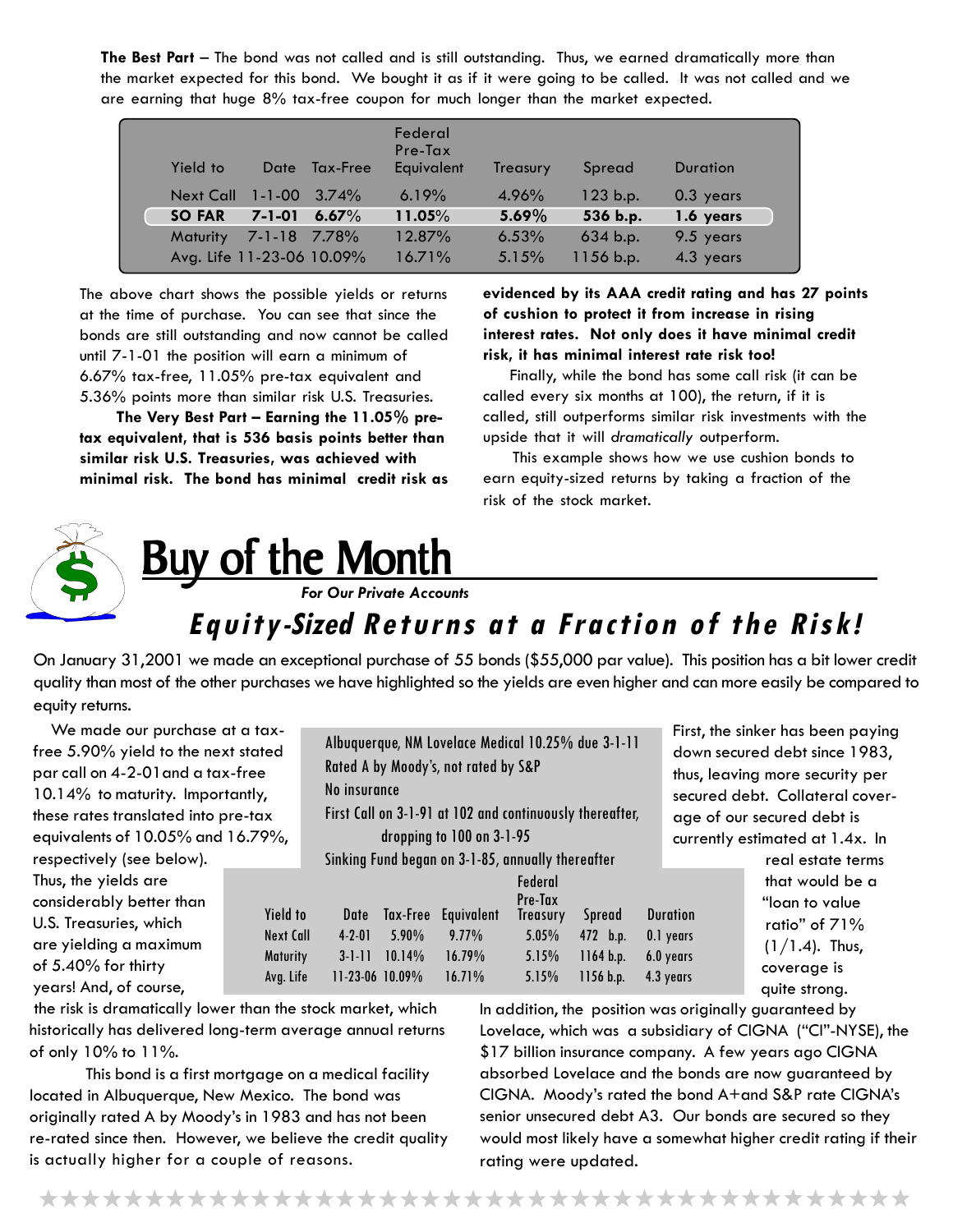

From the tables, you can see that this investment should easily outperform U.S. Treasuries (while taking some additional credit risk). In yield terms the outperformance should be 5% points to 11.56% on a pre-tax equivalent basis. In dollar terms (pre-tax, annualized), the out performance should be between \$2,595 and \$6,357 better than being in U.S. Treasuries. And, of course, the pre-tax returns of 10.05% to 16.71% are equal to or more than the stock market returns over long periods of time, with substantially less risk.

#### Equity Size Returns At Your Command!

- **Do you ever think about the risks** taken when investing in the stock market? Investors have little control over the type or amount of risk they take when investing in a company.
- amount of risk<br>amount of risk<br>Municipal bond ch<br>levels of risk **Municipal bond characteristics offer different types and levels of risks** investors can choose to be a part of, so you are in control of the risks you take on in your investment portfolio.
- **Stamper Capital specializes in Municipal bond**

smart, well informed decisions about their long-term investment<br>needs.<br>per Capital has over 16 years experience in different and **strategies** tailored to our clients needs. We educate our clients' about the types and levels of risk so they can make needs.

- **Stamper Capital has over 16 years experience** in different and changing bond markets and offers its expertise and experience at a fraction of the cost of a load mutual fund, starting at a 75 basis point asset management fee.
- **You have worked long and hard** to build a solid portfolio, chances are you will never be able to acquire the amount of money you have saved again in your lifetime, so why risk your hard-earned life savings in the stock market? Call Stamper Capital TODAY to start getting your equity-sized returns at a fraction of the risk! 888-206-6295

 $\overline{\ln}$ About Stamper Capital & Investments, Inc. About Stamper Capital & Investments,

#### Institutional & High Net Worth Private Account Portfolio Management

Stamper Capital & Investments, Inc. specializes in fixedincome portfolio management strategies and implementation tailored to each client's specifications. In order to help our clients meet their long-term investment goals while maintaining their chosen life-style, we focus on maximizing riskadjusted performance, that is, we seek to obtain the most return per amount of risk our clients choose to take. The majority of our fixed income portfolios are invested in municipal bonds, but we also offer strategies for taxable municipal bonds, corporate bonds, mortgage-backed securities, high yield corporate (junk) bonds and convertible bonds, you could say we like bonds! In addition to private account management Stamper Capital & Investments, Inc. manages The Evergreen High Income Municipal Bond Fund.

In the 16 years our Portfolio Manager, Clark Stamper, has been managing accounts in the fixed income markets, he has come to believe that maximizing investor's risk-adjusted performance is the most professional and prudent investment approach that can be implemented – and it works, as you can see from our top performance in the table on the back page of this newsletter. Call us today at 888-206-6295 for your free consultation to learn how municipal bonds can dramatically decrease your overall portfolio risk, we'd love to teach you how our strategies could help secure your wealth for your future. Or check out our website at www.risk-adjusted.com.